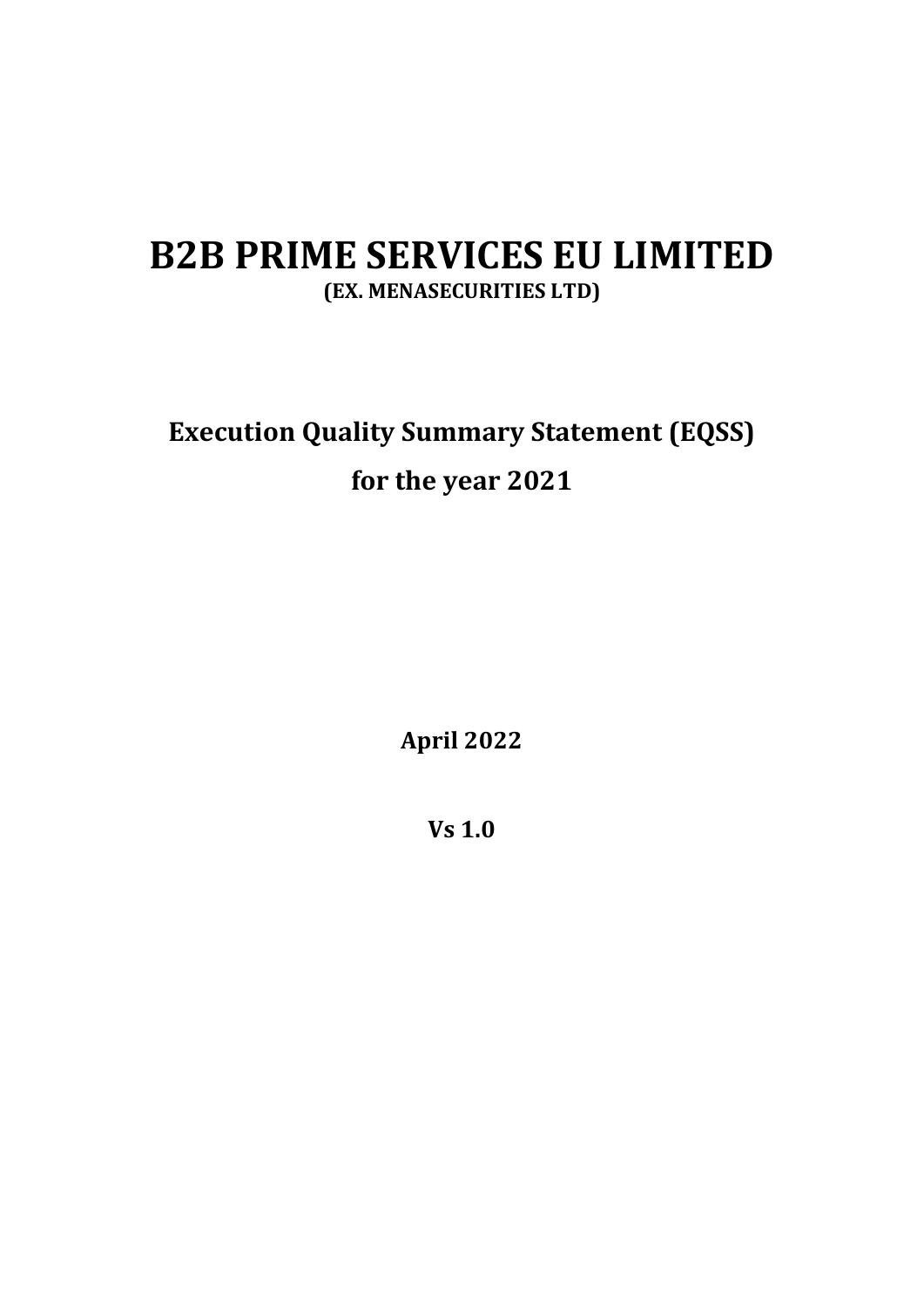## 1. Introduction

B2B PRIME SERVICES EU LIMITED (ex Menasecurities Limited) (hereafter the "Company"), is a Cyprus Investment Firm incorporated and registered under the laws of the Republic of Cyprus, with registration number HE 357630. B2B PRIME SERVICES EU LIMITED is authorized and regulated by the Cyprus Securities and Exchange Commission (hereafter the "CySEC") under the license number 370/18.

In compliance with the Markets in Financial Instruments Directive II (MiFID II – EU Directive 2014/65/EU) and with regards to the regulatory technical standards, the Company is required to make available to its Clients the Execution Quality Summary Statement (hereinafter referred to as 'EQSS') on annual basis and provide sufficient information in regards to the execution venues and on the quality of the execution of client orders.

### 2. Purpose

This EQSS provides a summary of the analysis and conclusions the Company drew from its detailed monitoring of the quality of execution obtained on the execution venues where it executed all client orders during the year 2021, covering a full year cycle (the year under review).

The information provided in this EQSS has main purpose to allow clients to assess the effectiveness of the monitoring carried out by the Company and ensures that the Company takes all sufficient steps to obtain the best possible result when executing or transmitting client orders.

The EQSS disclosures the volume and number of orders executed on the execution venues for the year of 2021, as a percentage of the total volumes and the total number of orders for each class of financial instruments.

The EQSS shall be reviewed and accordingly updated on an annual basis and shall reflect the data of the previous year.

The EQSS applies to Retail and Professional Clients of the Company.

## 3. Applicable Regulation

This EQSS is issued pursuant to, and in compliance with the requirements of Directive 2014/65/EU of the European Parliament and of the Council of 15 May 2014 on markets in financial instruments ('MiFID II') and the Investment Services and Activities and Regulated Markets Law of 2017, L. 87(I)/2017.

The Company is required to issue and disclose this EQSS to its clients under Regulation EU 2017/576 ('RTS 28') of 8 June 2016 supplementing Directive 2014/65/EU of the European Parliament and of the Council with regard to regulatory technical standards for the annual publication by investment firms of information on the identity of execution venues and on the quality of execution.

In this EQSS, we collectively refer to all the above legislations, regulations and guidelines as 'Regulations'.

### 4. Best Execution Factors and Criteria

The Company takes all sufficient steps to act in the best interest of its Customers when executing Customer's Orders and obtain the best possible result for Customers taking into account the following factors when dealing with Customers Orders: price, cost, speed, likelihood of execution and settlement, size, market impact or any other consideration relevant to the execution of an order. The Company does not consider the above list exhaustive.

The Company when executing Clients' Orders is required under the relevant regulatory framework to assign a relative importance on the following execution factors:

a) Price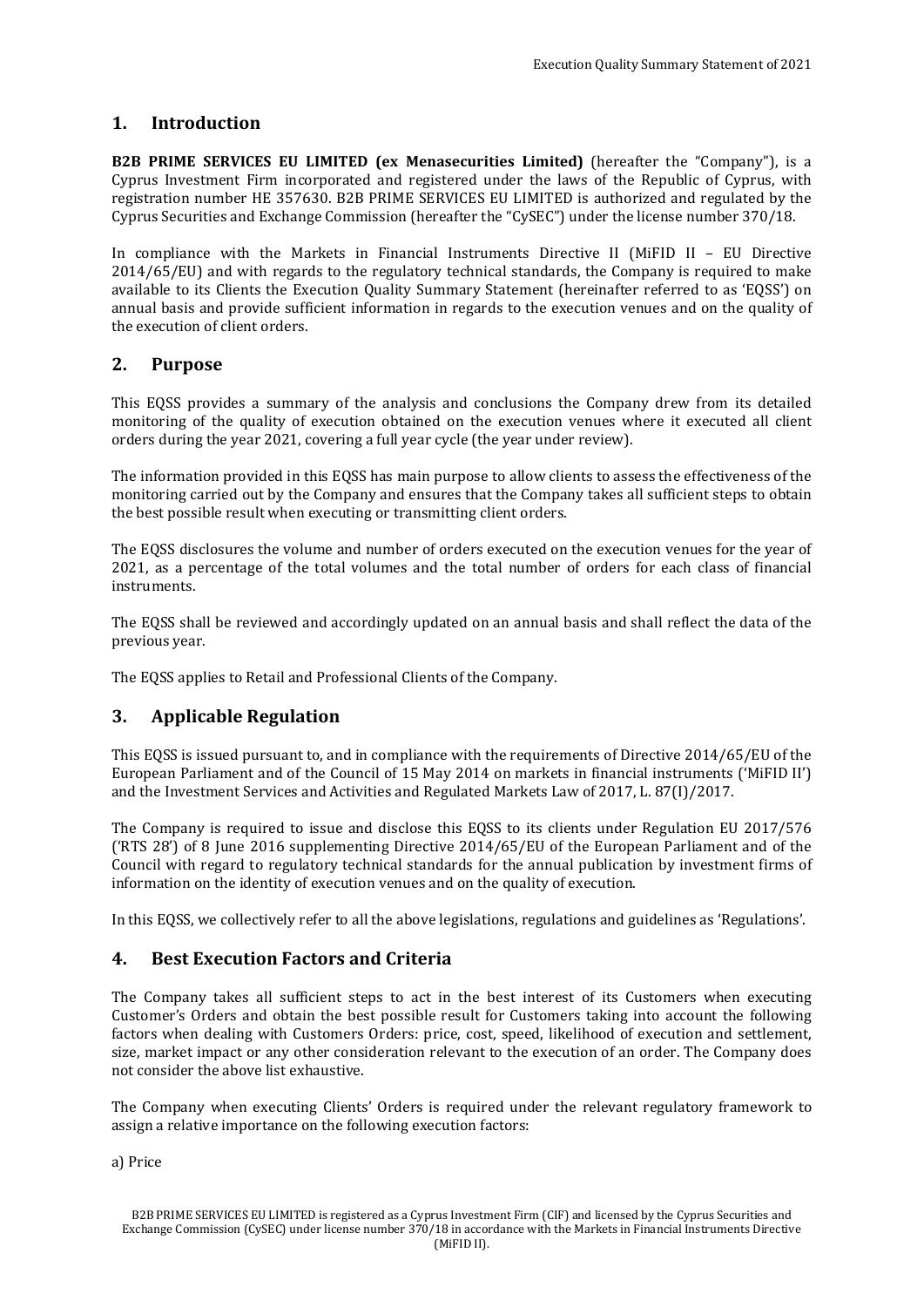Price is the most important factor for the company when considering best execution. Prices are obtained from industry leading institutions. Our team continuously monitors the data feeds and internal pricing mechanisms to ensure the quality of the price generation process. Data feeds, pricing and connectivity are assessed in real time. Company updates its prices as frequently as the limitations of technology and communications links allow. The Company reviews its third party external reference sources in frequent periods to ensure that the data obtained continues to remain competitive.

#### b) Cost

Cost is an important factor when execute Clients' orders. In order to keep the costs low, we source the best available prices from our liquidity providers. For opening a position in some types of CFDs the Client may be required to pay commission and/or financing fees, the amount of which is disclosed on the Company's website and/or trading platforms. Commissions may be charged either in the form of a percentage of the overall value of the trade or as fixed amounts. In the case of financing fees, the value of opened positions in some types of CFDs is increased or reduced by a daily financing fee "swap rate" throughout the life of the contract. Financing fees are based on prevailing market interest rates, which may vary over time. Details of daily financing fees applied are available on the Company's website and/or trading platforms.

#### c) Speed of Execution

The Company places a significant importance when executing Client's Orders and strives to offer high speed of execution within the limitations of technology and communication links.

#### d) Likelihood of Execution

The Company may not be able to execute the order at the best available price or the transaction may fail to complete as stated in our Best Execution Policy. Although the Company strives to execute all orders placed by the clients, it reserves the right to decline an order of any type or execute the order at the first available market price.

#### e) Likelihood of Settlement

The CFDs offered by the Company do not involve the delivery of the underlying asset, so there is no settlement as there would be for example if the Customer had bought shares.

#### f) Size of Order

The minimum size of an order may be different for each asset type and/or financial instrument. A Lot is unit measuring the transaction amount and it is different for each type of Financial Instrument. Please refer to the website and/or platform for the value of minimum size of an order or minimum Lot for a given CFD type. The Company reserves the right to decline an order as explained in the Client Agreement entered with the Client.

#### g) Market Impact

Some market factors may affect rapidly the Company's quoted price of the Financial Instruments. These factors may, in turn, affect some of the other execution factors listed above. The Company takes all sufficient steps to obtain the best possible result for its Clients.

For details on how each factor is assessed ex ante when executing clients' orders please refer to the Company's Best Execution Policy.

Where the client provides the Company with a specific instruction in relation to his/her/it order or any part of it, including selection of execution venues, the Company will execute that order in accordance with those specific instructions and, in doing so, it will have complied with its obligations to provide the best possible results to the extent that those instructions are followed.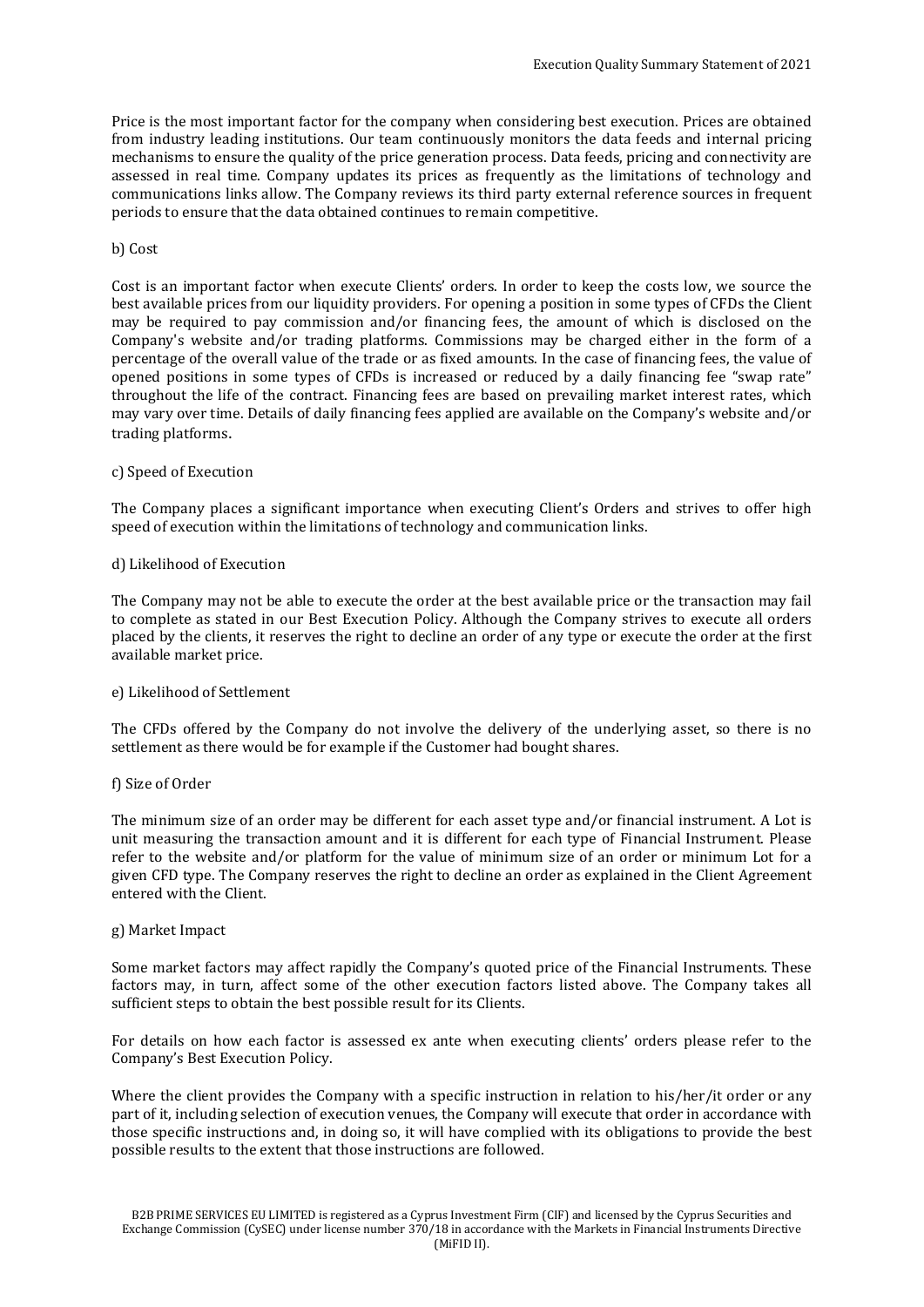For retail clients in the absence of specific client instructions, the Company will take into consideration all factors that will allow it to deliver the best possible result in terms of the total consideration, representing the price of the financial instrument and the costs related to execution which shall include all expenses incurred by the client which are directly related to the execution of the order, including execution venue fees, clearing and settlement fees and any other fees paid to third parties involved in the execution of the order. Speed, likelihood of execution and settlement, the size and nature of the order, market impact and any other implicit transaction costs may be given precedence over the immediate price and cost consideration only insofar as they are instrumental in delivering the best possible result in terms of the total consideration to the retail client.

## 5. Close links, conflict of interest and common ownership with respect to execution venues

Execution venues are the entities with which the orders are placed or to which the Company transmits orders for execution. For the purposes of the orders submitted to the Company by the client, as mentioned above the Company acts as Principal on the client's behalf at all times. Even where the Company transmits the orders for execution to third party liquidity providers, the Company remains the sole counterparty to your trades. Should the client decide to open a position in a financial instrument with the Company, then that open position may only be closed with the Company. The Company implements and has in place sufficient measures to manage and/or mitigate such conflicts. For additional information please refer to the Company's Conflict of Interest Policy. Company's Conflict of Interest Policy provides the main measures taken by the Company in managing any conflicts of interest that might arise from potential types of conflicts of interest.

### 6. Payments or Non-Monetary Benefits between the Company and its Execution Venues

During the year under review the Company's arrangements with its liquidity providers stipulated that the Company does not receive any monies or non-monetary benefits from the liquidity providers for the execution of Clients orders.

The Company pays its liquidity providers a fee based on trading volume that does not create a conflict of interest. The Company generates its revenues from mark-up on the spread of the underlying CFD as received from its execution venues prior to offer it to its Clients

For more information you may visit the Company's website where we have disclosed all our costs and charges applicable to your orders.

### 7. Execution Venues during the year under review

The Company in order to accelerate its Best Execution, and for the best interest of its clients, has proceeded to business relationship with the following Liquidity Providers (Execution Venue) the year under review namely:

| No. | Name of the<br><b>Execution Venue</b>       | Country of<br>Establishment | Supervisory<br>Authority   | Commencement date<br>of the<br>relationship with<br>the Company | End date of the<br><b>Business</b><br>relationship<br>with<br>the Company |
|-----|---------------------------------------------|-----------------------------|----------------------------|-----------------------------------------------------------------|---------------------------------------------------------------------------|
|     | IS PRIME LIMITED                            | UK                          | <b>FCA</b>                 | 31/10/2019                                                      | N/A                                                                       |
| 2   | IS PRIME HONG<br>KONG LIMITED               | <b>HONG KONG</b>            | <b>SFC OF HONG</b><br>KONG | 31/10/2019                                                      | N/A                                                                       |
| 3   | <b>GC EXCHANGE</b><br>LIMITED               | UK.                         | <b>FCA</b>                 | 18/11/2020                                                      | N/A                                                                       |
| 4   | <b>LMAX BROKER</b><br><b>EUROPE LIMITED</b> | <b>CYPRUS</b>               | <b>CYSEC</b>               | 22/01/2021                                                      | N/A                                                                       |
| 5   | <b>EXT LTD</b>                              | <b>CYPRUS</b>               | <b>CYSEC</b>               | 03/11/2021                                                      | N/A                                                                       |

B2B PRIME SERVICES EU LIMITED is registered as a Cyprus Investment Firm (CIF) and licensed by the Cyprus Securities and Exchange Commission (CySEC) under license number 370/18 in accordance with the Markets in Financial Instruments Directive (MiFID II).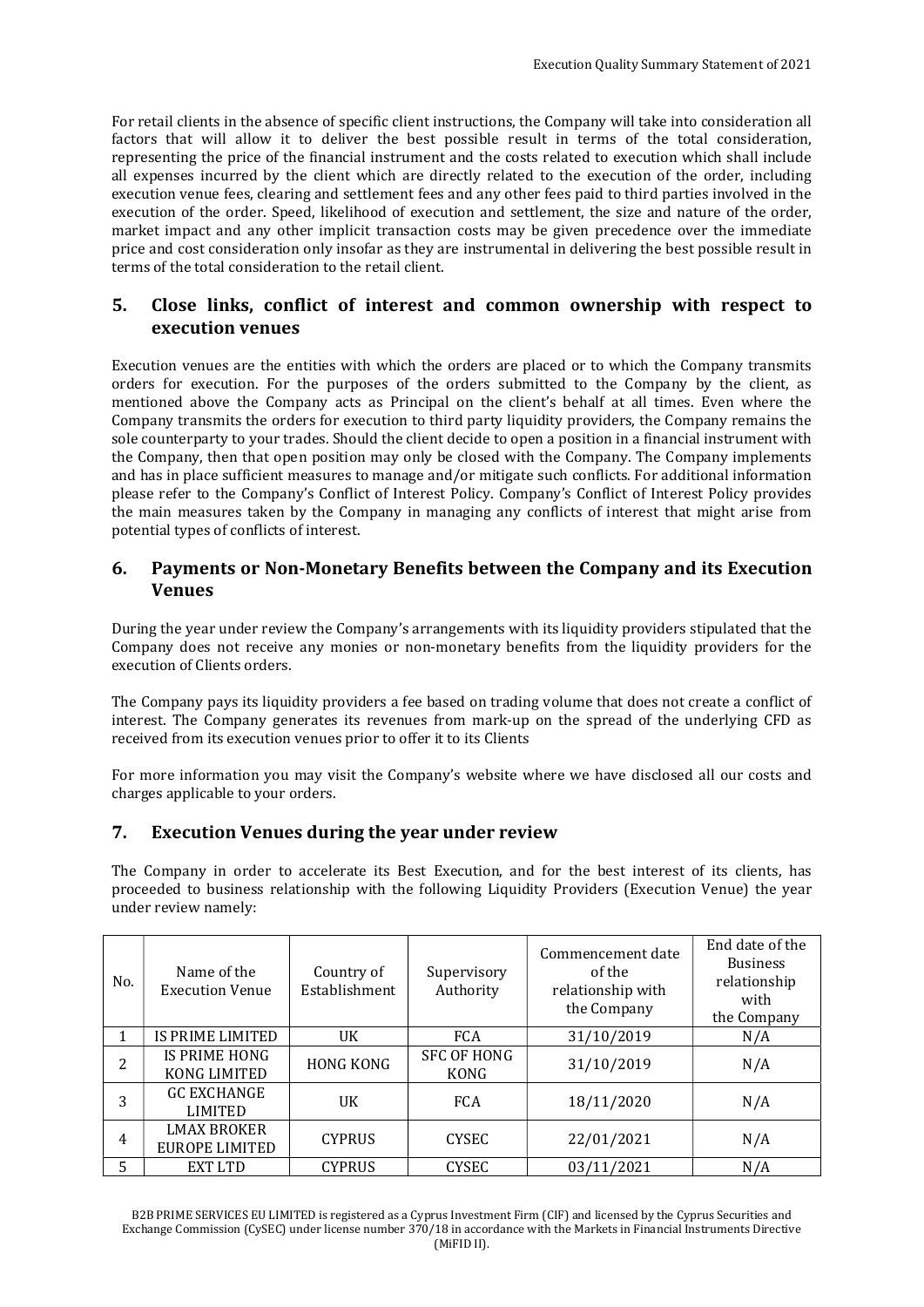In selecting an execution venue for the execution of a transaction, the Company takes into account the following in respect of the venue concerned:

- Price
- cost of execution
- liquidity available for the financial instruments concerned
- speed of execution
- reliability of the venue
- continuity of trading
- creditworthiness good standing of the venue
- quality of any related clearing and settlement facilities, and
- such other factors as we consider relevant to the application of the overarching principle.

The Company under no circumstances discriminates unfairly between execution venues.

## 8. Client Categorisation and Order Execution

Clients who as per the 'Client Categorisation Policy' were classified as Retail Clients and Professional Clients are falling under the scope of the aforesaid Regulations, while Eligible Counterparties do not as per the abovementioned policy.

The order execution does not differ according to the client categorization and does not treat the two categories of clients differently, i.e. retail and professional clients. For more details please refer to the Company's Best Execution Policy.

## 9. Other criteria that were given precedence over immediate price and cost when executing retail client orders

When the client gives a specific instruction on an order, the Company will execute the order following such instruction and this may prevent the Company from implementing the best possible result for its Clients in accordance with the relative importance of the execution factors. In such circumstances, the Company executes the order in accordance with that specific instruction.

Nevertheless, if the client provides a specific instruction then by executing that order the Company will be complying with its duty to provide the client with best execution.

### 10. Use of data and tools relating to the quality of the execution

The Company monitored the effectiveness of its Best Execution Policy during the year under review and relevant order execution arrangements in order to identify and implement where necessary the appropriate measures. The Company on an ongoing basis reviews its order execution arrangements so as to provide best execution for its clients on a continuous basis.

The Company takes into account several factors when executing client's orders such as but not limited to the price, costs, speed of execution. The Company monitors its execution arrangements on an ongoing basis by selecting appropriate samples of orders executed and evaluating the samples as described below:

- a) Evaluation of Execution Quality:
	- Price Latency (Speed of Execution (Price from reception to execution))
	- Price updates (ticks per minute)
	- Frequency and Duration of Price Freezing
	- Depth of Liquidity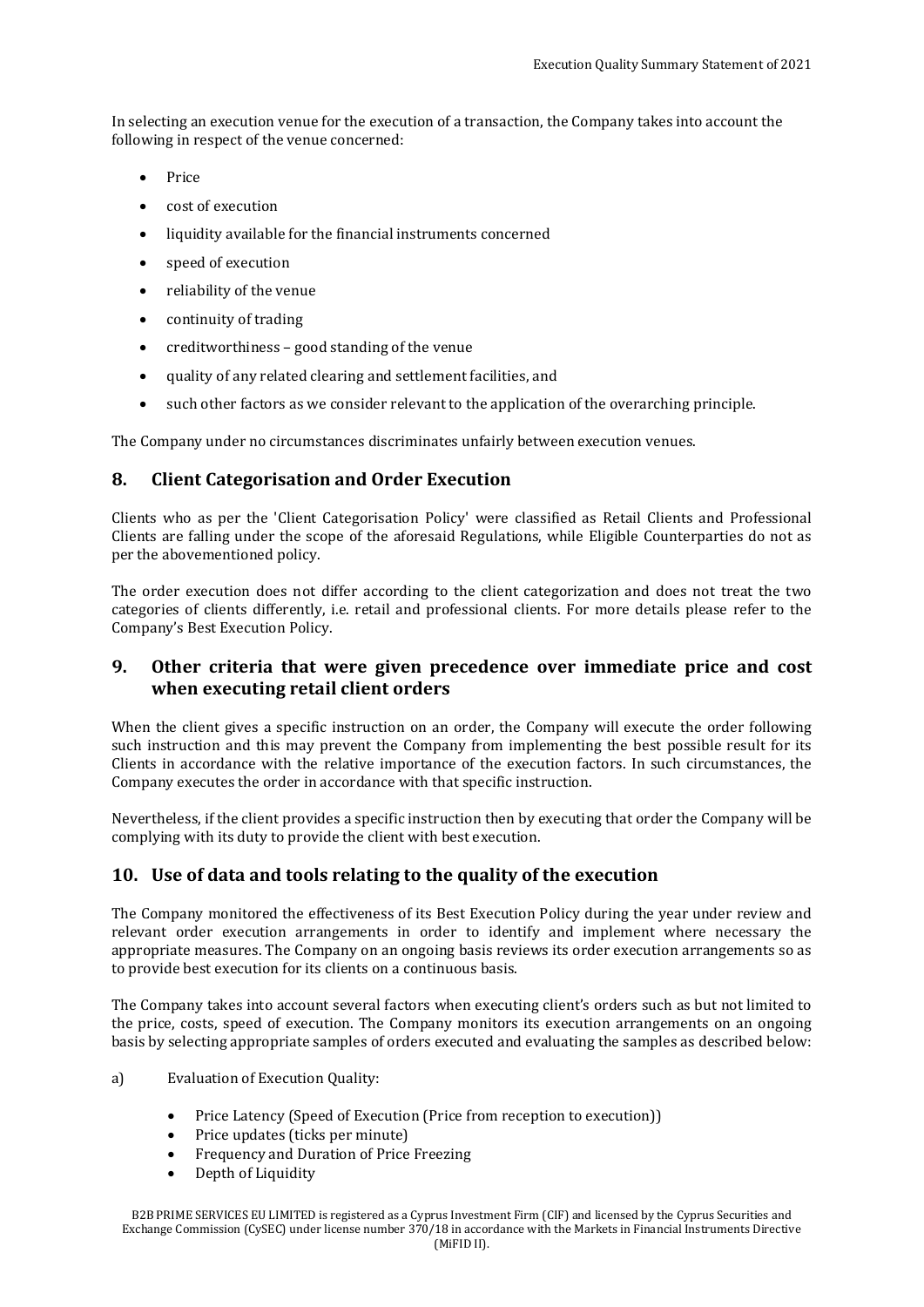- Price Transparency
- Re-quotes
- b) Price Fairness: Comparing prices relayed by independent price data providers with the prices quoted by Company's execution venues and the Company
- c) Monitor Slippage on a regular basis to identify whether is asymmetric or not
- d) Monitor IT infrastructure (responsiveness of interfaces used, adequate integration with data providers, etc.)

The Company's brokerage department in cooperation with the IT Department monitors above on an ongoing basis and produces regular reports to the Senior Management and based on the results decide for next steps.

The Company's control functions (compliance function and internal audit) scrutinize the monitoring procedure and the actions taken by the Company's senior management. The Company's control functions present any findings to the Company's Board of Directors, at least annually, for further actions that maybe is necessary to be implemented.

## 11. Use of output of a consolidated tape provider

The Company did not use output of a consolidated tape provider established under Article 65 of Directive 2014/65/EU in 2020.

## 12. Information on the Top Five Execution Venues

The information presented below refers to the top five (5) execution venues in terms of trading volumes used by the Company for executing the orders of retail clients and professional clients. The information refers to the asset class of Contracts for Differences (CFDs) for the year 2021.

Based on Annex II of the Commission Delegated Regulation (EU) 2017/576

#### Table 1

| Information on the top five execution venues during 2021 for RETAIL CLIENTS           |                                                                             |                                                                             |                                 |                                       |                                     |  |  |  |  |
|---------------------------------------------------------------------------------------|-----------------------------------------------------------------------------|-----------------------------------------------------------------------------|---------------------------------|---------------------------------------|-------------------------------------|--|--|--|--|
| <b>Class of Instrument</b>                                                            | <b>Contracts for Differences (CFDs)</b>                                     |                                                                             |                                 |                                       |                                     |  |  |  |  |
| Notification if <1 average trade per<br>business day in the previous year             | N                                                                           |                                                                             |                                 |                                       |                                     |  |  |  |  |
| Top five execution venues ranked in<br>terms of trading volumes (descending<br>order) | Proportion of<br>volume traded as a<br>percentage of total<br>in that class | Proportion of<br>orders executed<br>as percentage of<br>total in that class | Percentage of<br>passive orders | Percentage<br>of aggressive<br>orders | Percentage<br>of directed<br>orders |  |  |  |  |
|                                                                                       |                                                                             |                                                                             |                                 |                                       |                                     |  |  |  |  |
|                                                                                       |                                                                             |                                                                             |                                 |                                       |                                     |  |  |  |  |
|                                                                                       |                                                                             |                                                                             |                                 |                                       |                                     |  |  |  |  |
|                                                                                       |                                                                             |                                                                             |                                 |                                       |                                     |  |  |  |  |
|                                                                                       |                                                                             |                                                                             |                                 |                                       |                                     |  |  |  |  |